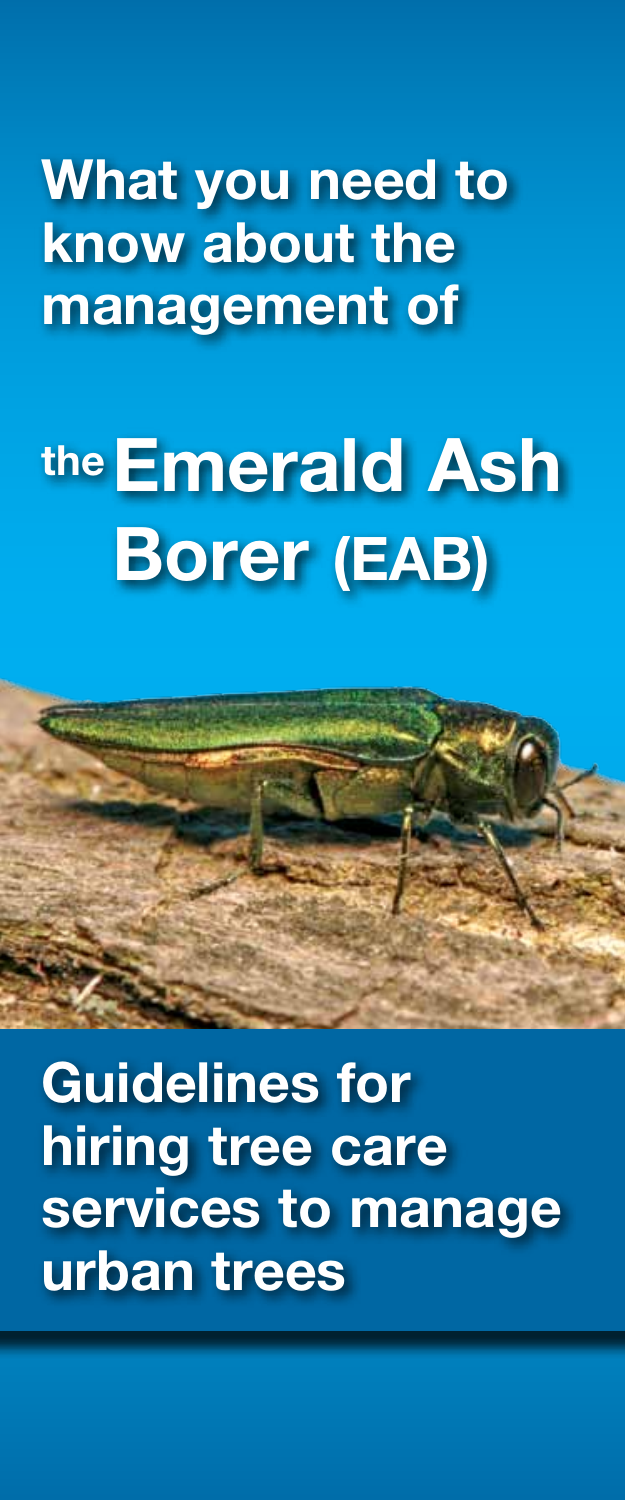This booklet has been designed for homeowners and other people who need to manage the emerald ash borer within an infested urban area. It will help you determine if you have ash trees on your property and if they have been infested by the emerald ash borer. We recommend that if you suspect your tree or neighbourhood is infested with emerald ash borer, that you consider management options including pesticide treatment or tree removal without delay. This booklet will provide you with information to guide your decisions.

Remember, ash trees on your property that have been affected by the emerald ash borer can become a safety hazard and you are responsible for dealing with the hazard effectively.

## What is an Emerald Ash Borer?

The emerald ash borer (EAB) is a metallic green<br>wood-boring beetle of about 1 to 1.5 cm in<br>length that attacks all native species of ash trees<br>typically killing them in two to three years. Its larvae he emerald ash borer (EAB) is a metallic green wood-boring beetle of about 1 to 1.5 cm in length that attacks all native species of ash trees, bore tunnels under the bark to feed on inner bark tissue. The tunnels cut the flow of nutrients and water to leaves, causing the tree to die. Native to China, this invasive species was discovered in Windsor Ontario in 2002. Since then, the pest has spread into other areas of Ontario and Quebec and to 15 states in the USA.



Tunnels made by the EAB larva within a tree

For more information about the EAB, visit the Canadian Food Inspection Agency (CFIA) website at: <inspection.gc.ca>

## Ash Trees

Ash trees can grow to 30 meters (m) in height and are a common species in the urban forest. Ash have a compound leaf 13 to 30 centimeters (cm) in length. A compound leaf has more than one leaflet on its stalk base. Ash trees have



five to nine leaflets per leaf depending on the species.



Ash have a characteristic pattern of branches that is similar to maple in that the twigs emerge from the branch opposite to one another. Most other tree species in Ontario have an alternate pattern of branches.

Designed by: Design Services, Information Production City Clerk's Office, 2012 — 12454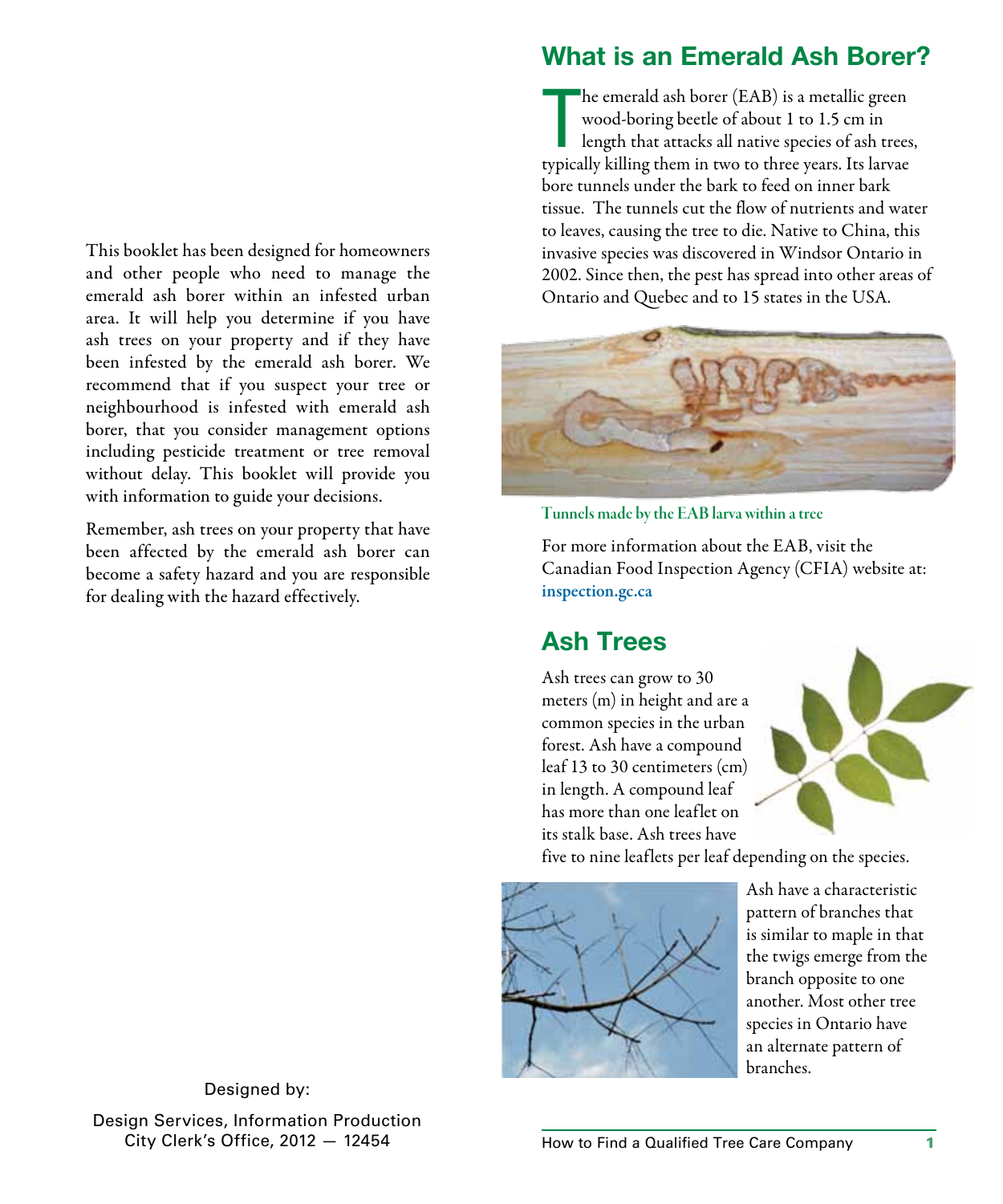

The bark on young trees and younger branches tends to be smooth and grey although it sometimes appears reddish on some species. Over time, the bark becomes rougher and forms ridges and furrows.

Some older ash trees have a characteristic diamond pattern to their bark.

# Recognizing Trees that are Infested with EAB

In the early stages of infestation, when the EAB population is fairly low; it is difficult to detect whether a tree has EAB or not. Methods have been developed by experts to determine if a tree is infested, but without detailed review, the level of infestation within a tree is hard to determine. EAB symptoms may not show up for 2 or 3 years after the tree has been infested.

Signs of EAB infestation include: yellowing foliage, thinning tree crowns and dead branches. Heavy seed production may also be seen near the end of the tree's life, as trees can produce a heavy seed crop in reaction to stress. You may also see on the tree bark splitting or discolouration and characteristic D-shaped exit holes that are about 3 mm in diameter. New shoots may be seen sprouting from various places on the trunk as the tree dies.

Woodpeckers feeding on EAB larvae and the resultant damage to the bark, may be seen on the tree as well. Eventually, the bark from a dead tree will begin to peel away exposing the larval galleries beneath.

See "A Visual Guide to Detecting Emerald Ash Borer Damage" for more information, visit: <cfs.nrcan.gc.ca>; (select Publications; and enter the document id # '26856')



Healthy ash tree



Ash tree showing signs of crown thinning due to EAB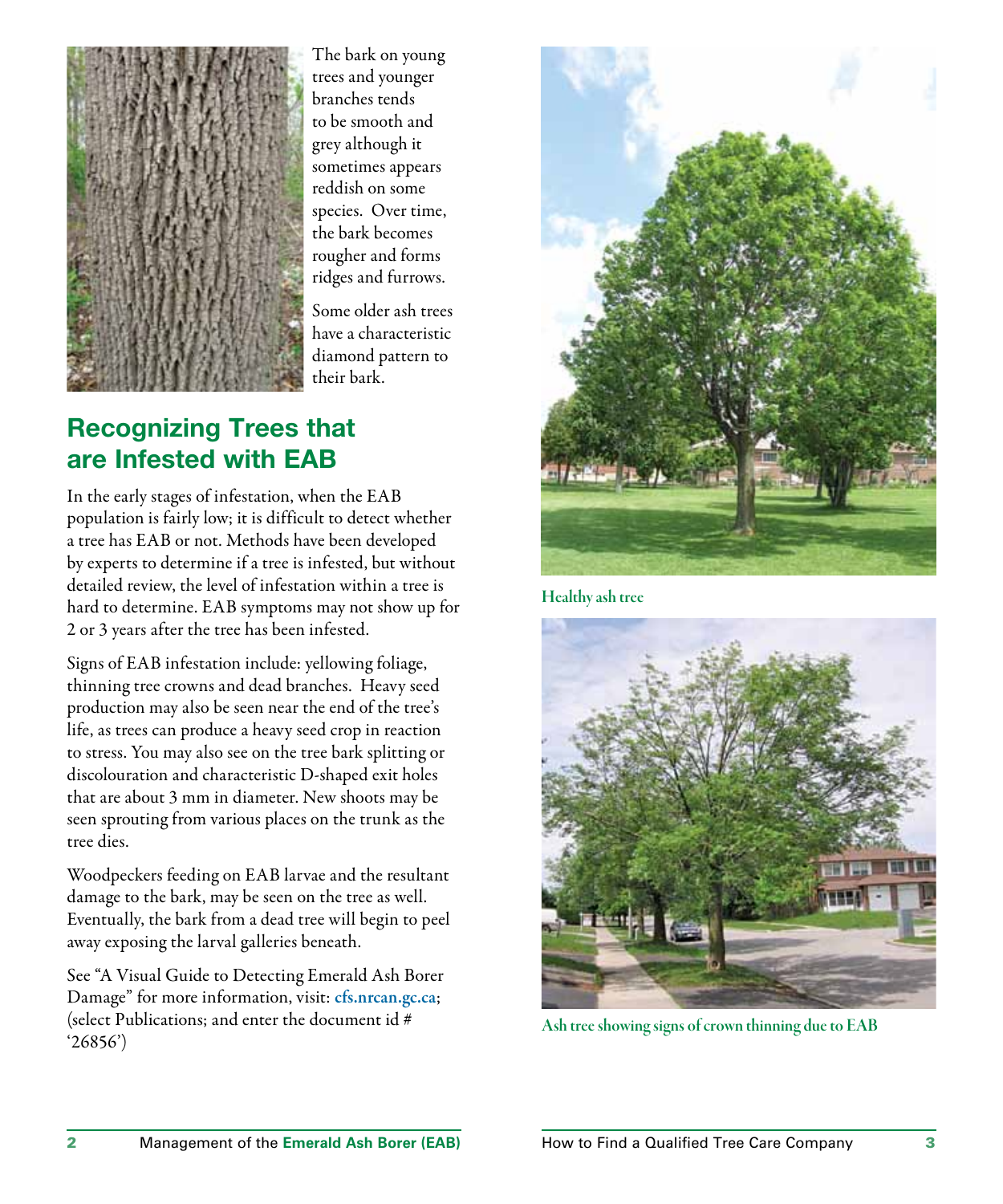

Extensive thinning of foliage and new shoots sprouting from the tree trunk



Significant crown dieback and sprouts



Tree almost completely dead



Dead tree with peeling bark showing larval galleries beneath



Characteristic D-shaped exit hole about 3 mm in diameter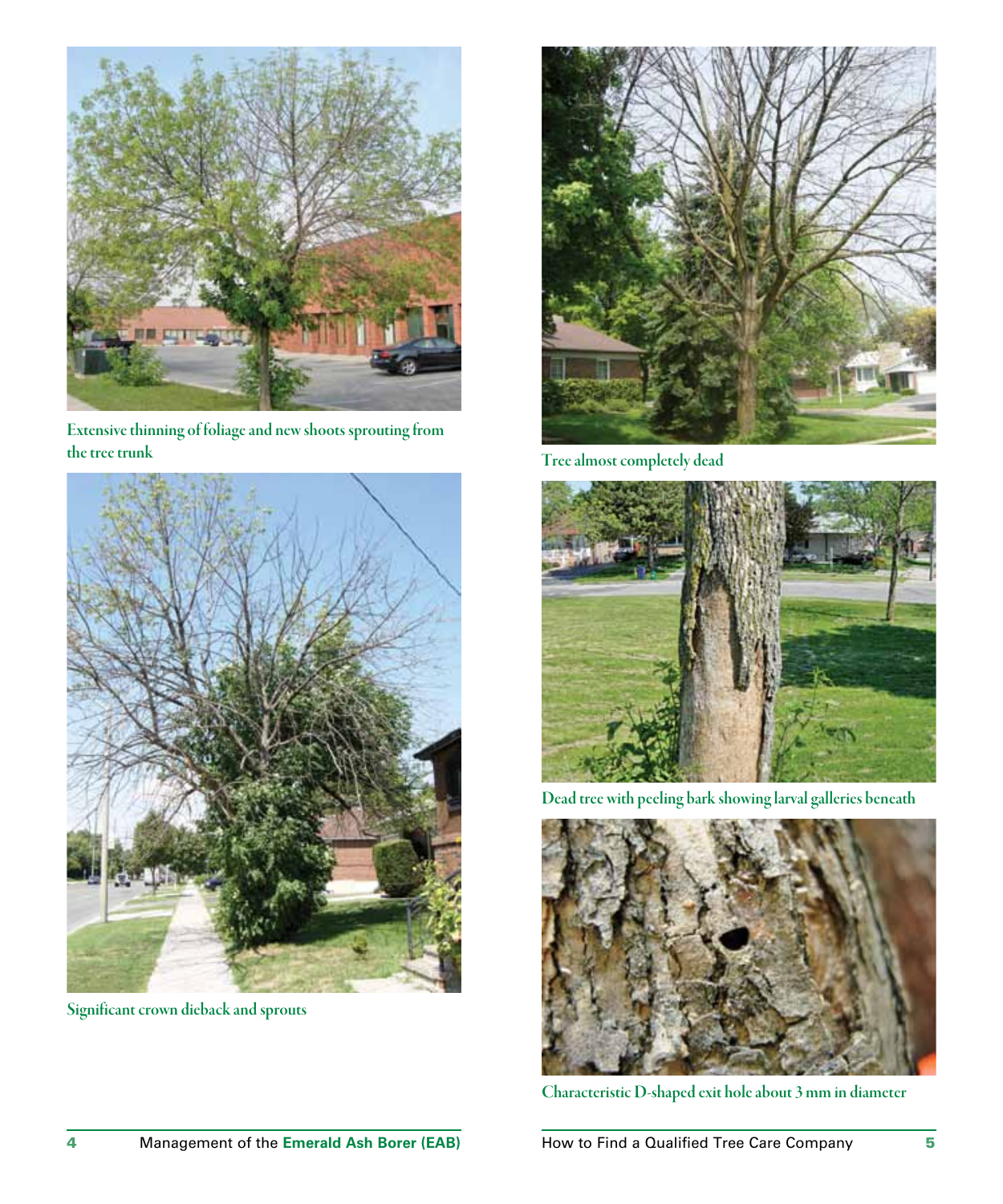

Woodpecker feeding on EAB larvae

# Management Options for Ash Tree Owners

If large trees are located near buildings or areas of active use, they will become hazardous when they die. Trees must be managed either through pesticide treatment or through tree removal.

#### **What you need to know**

- EAB only affects ash trees
- both healthy and weakened trees are attacked
- EAB attacks trees of all sizes from 1 cm in diameter and larger
- infested trees die quickly and become hazardous
- you are responsible for maintaining the trees on your private property
- do not plant ash trees

#### **Pesticide treatment**

Studies indicate that pesticide treatment for control of insect pests (insecticides) have been able to preserve ash trees. Ash trees which are still healthy and structurally sound can be protected if treated with registered<sup>1</sup> insecticides. It is recommended you assess your trees immediately to determine whether this is the best course of action for your tree(s).

Your ash tree is a good candidate for injection if:

- it is located in an area that is infested with EAB
- the tree is in good overall health, with limited branch dieback or decline
- the tree is structurally sound and large enough to sustain injury from drill holes
- the tree will be expensive or difficult to remove and replace.
- The tree has significant value to you



Injection of a pesticide into a healthy tree

TreeAzin™ insecticide has been shown to be effective in the control of EAB and extending the life of ash trees. In order for the uptake of TreeAzin™ to be successful, it needs to be applied between the months of May and the end of August. TreeAzin™ provides 2 years of protection against EAB, depending on tree health and EAB populations at the time of injection.

There is some evidence to suggest that populations of EAB will drop to a non-threatening level once the initial killing wave moves through the landscape. As a result, the number of treatment cycles may be reduced. Landowners should monitor their trees and any information on the status of the beetle population in their area.

For more information on TreeAzin™ Systemic Insecticide, visit: [bioforest.ca](http://bioforest.ca)

For more information about why ash trees should be protected, see: [emeraldashborer.info/files/conserve\\_ash.pdf](http://emeraldashborer.info/files/conserve_ash.pdf)

<sup>1</sup> Pesticides are registered by the Pest Management Regulatory Agency, Health Canada, a Federal Agency. Products available in USA may not be available in Canada.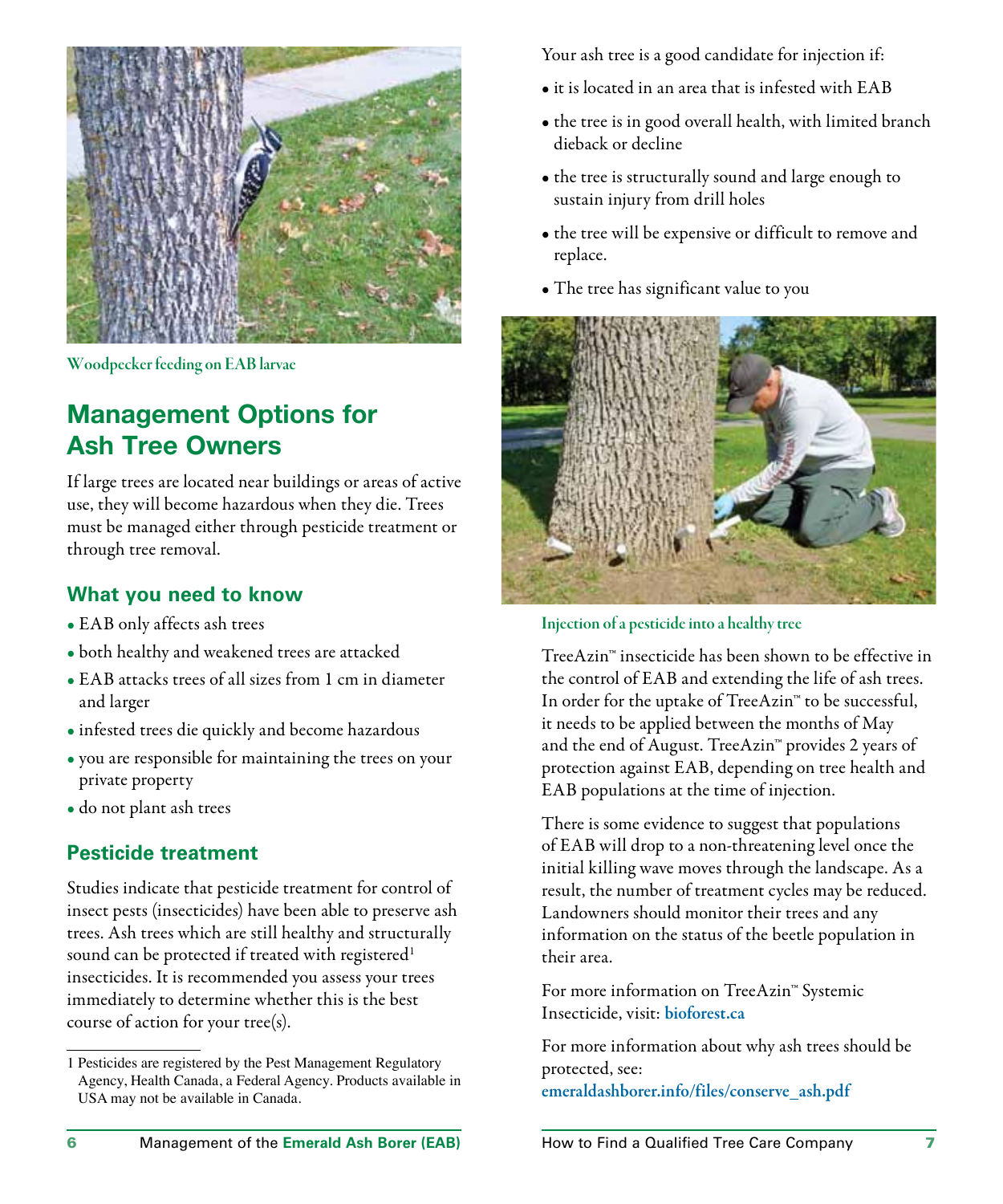# Tree Removal

Where tree removal is necessary, it is strongly recommended that you hire a tree care company that employs arborists to perform the work. Tree removal can be complex and should only be performed by those who are trained to know how to perform work safely and have the equipment to do so. When tree removal is necessary, it is best to have the tree removed as soon as possible. If removal of dead trees is delayed, they become hazards and can be more expensive to remove.

#### **What is an arborist?**

An arborist is a professional that is knowledgeable about tree biology and physiology and has experience in the practice of arboriculture, which is the cultivation, management and study of individual trees.

#### **Why you should hire a company that employs arborists?**

Tree work is very dangerous. It is recommended that you hire a company or person that knows how a tree should be maintained to ensure tree health and to address safety concerns. An arborist can also determine when a tree can no longer be maintained and should be removed due to health, structural concerns or safety and other reasons that may impact long-term viability. Tree removal around buildings, vehicles and wires present special challenges.

#### **What qualifications should an arborist have?**

The tree care industry is not regulated. However, many arborists choose to become certified by the International Society of Arboriculture (ISA), a non-profit professional organization that supports tree care research and education around the world. The ISA provides the latest information and techniques to their members and certified arborists.

In order to become certified, it is necessary to pass a written examination. To maintain certification, the arborist must keep current of innovations in the tree care industry through training and participation in educational seminars every year. Certification can attest to the tree knowledge of an individual and that they understand accepted practices. Certification cannot guarantee quality of performance; however, certified arborists are governed by the Certified Arborist Code of Ethics with the ISA.

For more information about the International Society of Arboriculture, visit [isa-arbor.com](http://isa-arbor.com).



Aerial device and crane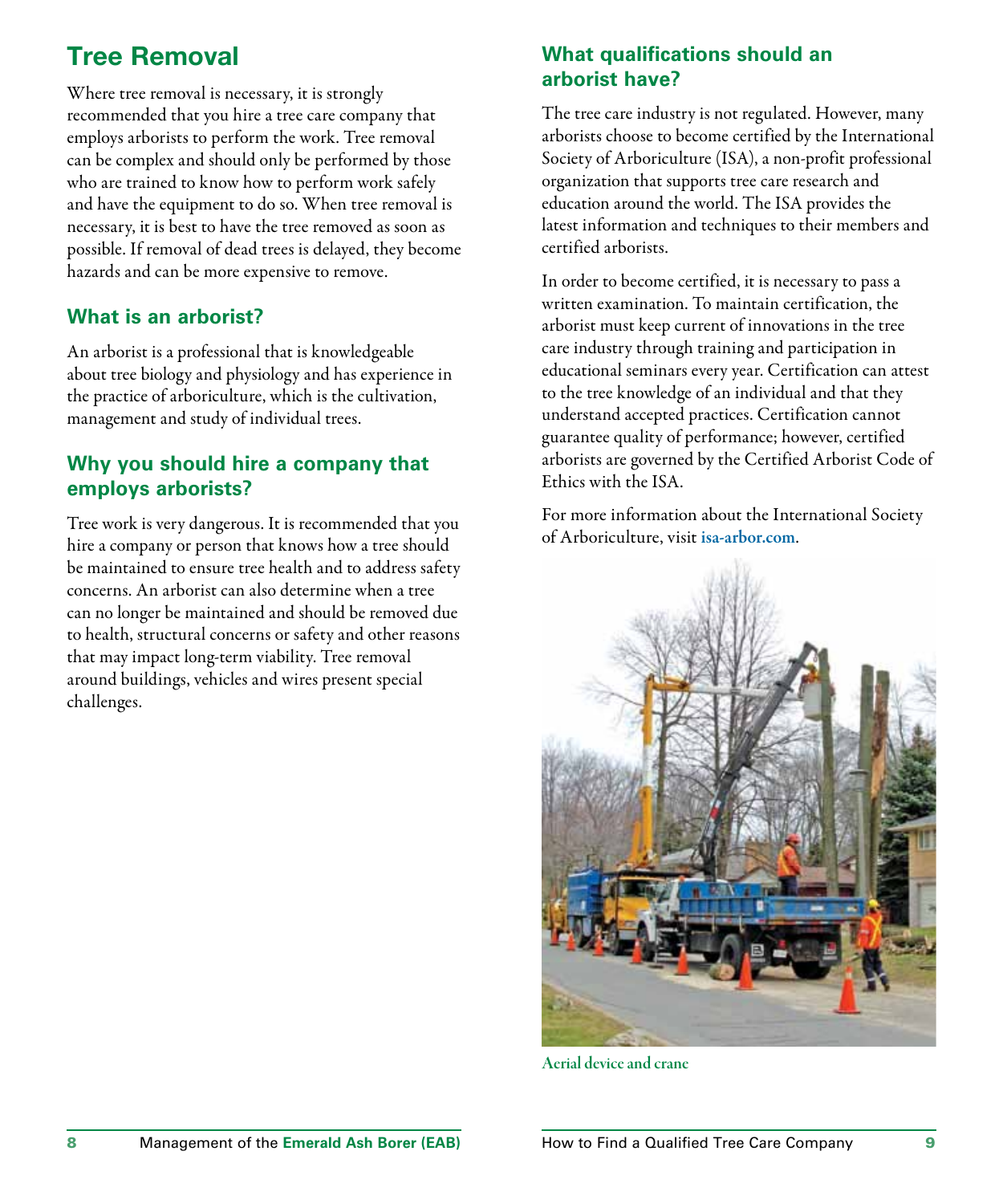#### **What services can an arborist provide?**

- assessment of tree health and diagnosing insect and disease problems
- treatment for pests/diseases
- cabling/bracing procedures to reinforce a weak structure or branch attachment
- fertilization
- soil aeration
- tree removal and stumping
- tree planting
- removal of tree debris
- pruning includes
	- ➤ removal of branches that are dead, dying, infested by pests, diseased or damaged by storms
	- ➤ growth that interferes with other branches, wires, structures, traffic or pedestrians
	- ➤ efforts to improve tree structure, or restore crown balance.

These services can support tree maintenance and health but only registered insecticides will prevent decline caused by emerald ash borer.

#### **How can I find an arborist?**

You can find tree care companies and arborists in the Yellow Pages under "Tree Services" or by location through the International Society of Arboriculture website: [Treesaregood.org](http://Treesaregood.org). You should only hire a company that specializes in tree work and has the proper equipment. You want to ensure that you are getting quality work that will be performed in a safe manner and meet your expectations.



Professional arborist

Before you hire a company or arborist, we recommend you get two or three estimates. It is a good idea to get estimates in writing and to read the document carefully to see if the estimate includes all the work you would like them to perform, such as removal of all brush and wood, stump removal, etc.

While not common, accidents – even fatal accidents – can happen while work is being performed. You need to know that the company and its workers are insured for any injuries or damage, so that you as a homeowner are protected from liability.

Don't automatically accept the lowest bid. You should also consider the credentials and written specifications for the job. You may also want to check references or look at other properties where the arborist has performed work.

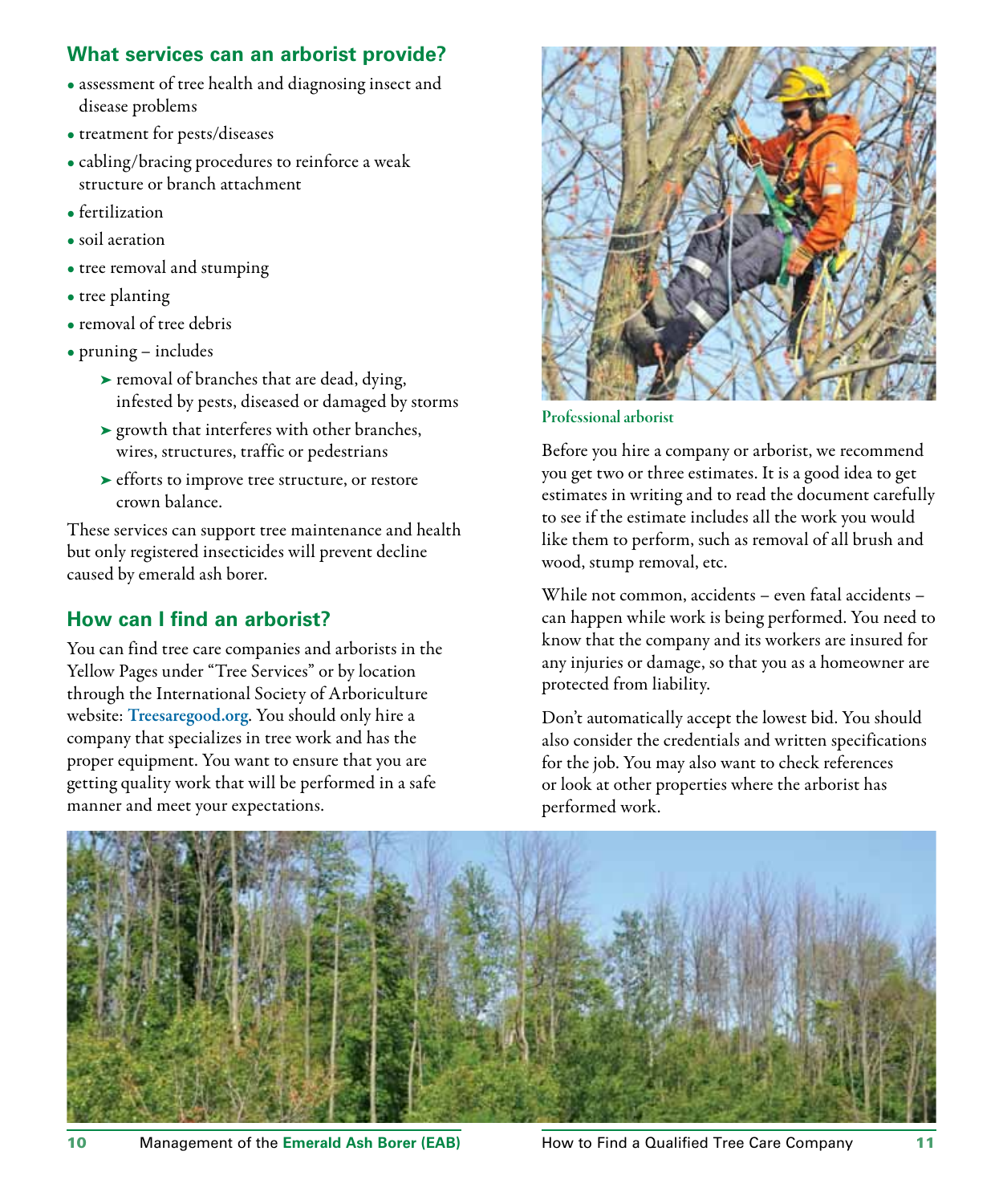#### **What questions should I ask when hiring an arborist?**

- Do you have liability insurance, Workers Safety and Insurance Board (WSIB) coverage or equivalent? Liability insurance provides coverage for damages resulting from work and WSIB coverage provides for workers in the event of injury or death. Homeowners insurance does not usually cover contractors performing work on site.
- Could I have a copy of the WSIB clearance certificate and the insurance coverage once we decide to move forward with this work? Companies with proper coverage should be able to easily produce these documents.
- Is your crew trained? Often qualified workers are trade recognized (i.e., they possess certificates from recognized colleges and/or trade associations such as the International Society of Aboriculture).
- Will you use specialized equipment such as a bucket truck or crane? Do you own the equipment? If not, insurance certificates, both liability & WSIB should be produced for any subcontractor.
- Are you a member of the International Society of Arboriculture, Ontario Commercial Arborist Association, Tree Care Industry Association, or the American Society of Consulting Arborists? These are professional associations that promote and provide continual training to workers and company owners on safe and efficient operations specific to the industry.
- Is tree work your sole source of business?
- How long have you been in this business?
- Can you provide references?
- Do you provide a written estimate?
- Is there a charge for an estimate?
- Does the estimate include the clean up and removal of all brush and wood?
- If I would like more work done, what is your hourly rate?
- When can the work be done and how long will it take?
- Do I have to be home when the work is done?
- What form of payment is accepted (cash, credit card, etc.) and when is payment due?



Specialized equipment

#### **What things may influence price?**

- Proximity to fixed objects, or targets such as:
	- hydro lines ➤
	- ► driveways
	- structures (houses, garage) ➤
	- ► busy roadways
	- landscape features (fountain, gazebo, pool, etc.) ➤

The closer and/or significant the targets, the more complex the work becomes. This can increase costs.

- Accessibility issues: for example, a tree located in the front yard has easier access and can take less time and equipment to remove than a tree in the back yard. Different equipment may be required depending on accessibility.
- Material or debris left on your property will reduce time and/or equipment and can reduce costs.
- Additional services such as stump removal and re-sodding can require additional visits to the site and increase costs.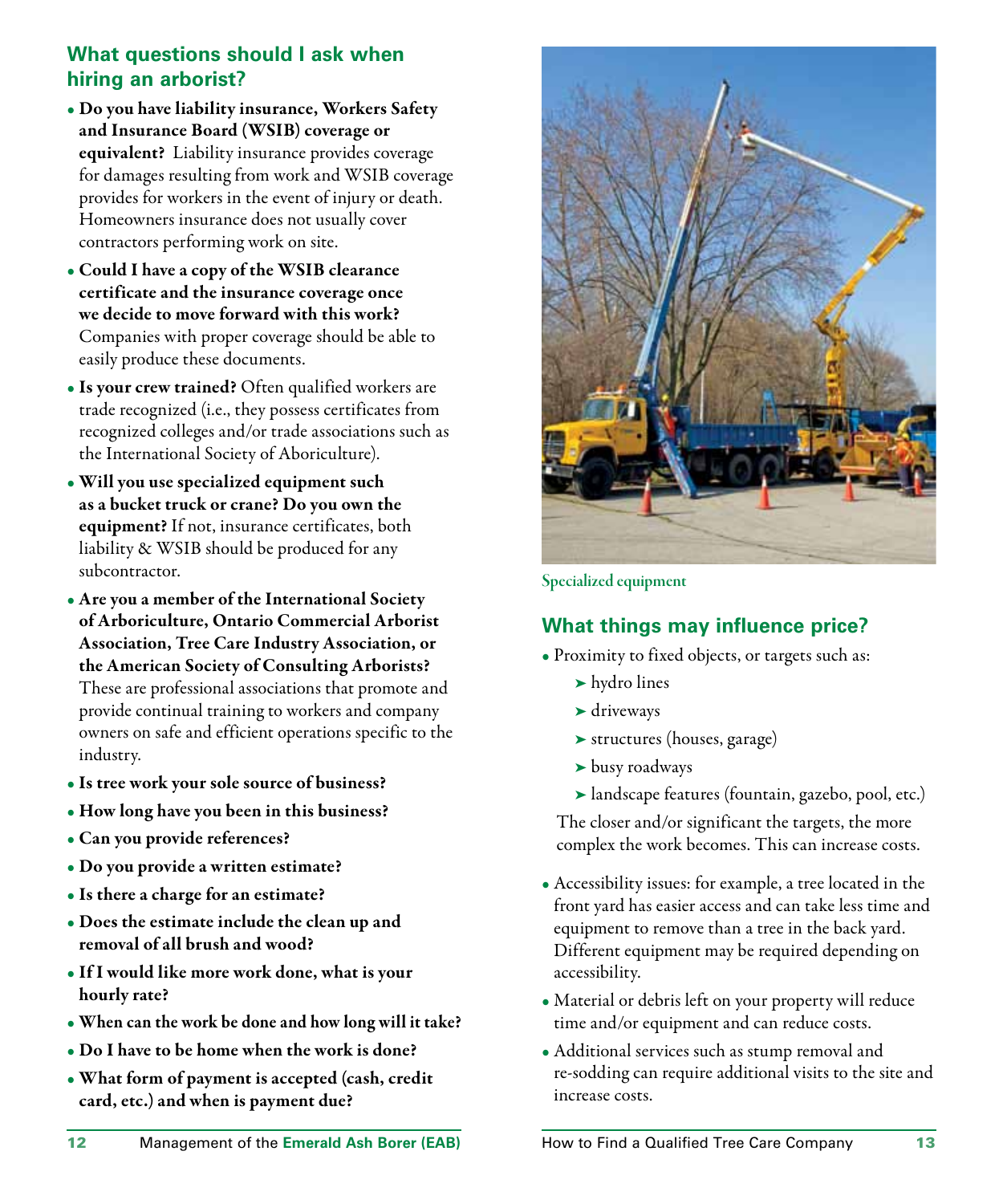- Current state of tree structure: is the tree dead or alive? Is there any rot in the tree, or splits in the trunk/branch unions or branches? These details affect how difficult or unsafe the job is and can increase the cost.
- Size: the larger the tree, the more work involved to remove it and the greater the cost.
- Proximity, if a number of trees in the same area require removal, it may reduce the per tree cost.

# Disposal of Ash Material

Moving ash material and firewood outside of the regulated zone for emerald ash borer is prohibited. If you are in an area that is regulated for the EAB, local tree care companies will know where to dispose of ash material. However, if you have recently trimmed or cut down your ash tree, please contact your municipality or the Canadian Food Inspection Agency (CFIA) for directions on disposal.

To find out whether you are in a zone regulated for EAB, visit: <inspection.gc.ca>.

# Tree Planting

As living organisms, trees naturally die and must be periodically replaced to sustain the benefits they provide.

#### Trees:

- improve air quality by trapping pollution particles that cause breathing problems
- absorb carbon dioxide and other gases and provide us with oxygen
- reduce air temperature when water evaporates from the leaves
- intercept rainfall resulting in reduced storm water runoff and improved water quality
- provide wildlife habitat
- reduce noise pollution by acting as a sound barrier
- may increase property values by up to 30%
- reduce air conditioning needs by up to 40% when deciduous trees are planted on the west and south sides of homes

• lower winter heating costs by up to 10% when evergreens are planted on the north side of homes to act as windbreaks.

Cities generally lose tree canopy due to development of infrastructure and housing. Trees can be replaced by municipalities and conservation authorities on publicly owned lands, but generally these make up less than 50% of the area of potential tree canopy. It is critical that private landowners also contribute to the maintenance of the tree canopy, if the full benefits of the urban forest are to be realized.

The cost of tree planting varies greatly depending on the size of tree selected.

Tree nurseries use different methods for defining the size of their tree stock based on species and general size of the tree. Some nurseries measure tree size by caliper (stem diameter) in millimetres (mm). According to the Canadian Nursery Landscape Association, deciduous tree size is described by the caliper for larger trees. The measurement is taken at a height greater than 15 cm above ground level for trees with a caliper of 40 to 100 mm. Trees larger than 100 mm caliper are measured 30 cm above ground level. Evergreen trees and some smaller tree stock may also be measured by height (ht) in centimetres. For further information, refer to the Canadian Nursery Landscape Association website at: [canadanursery.com](http://canadanursery.com)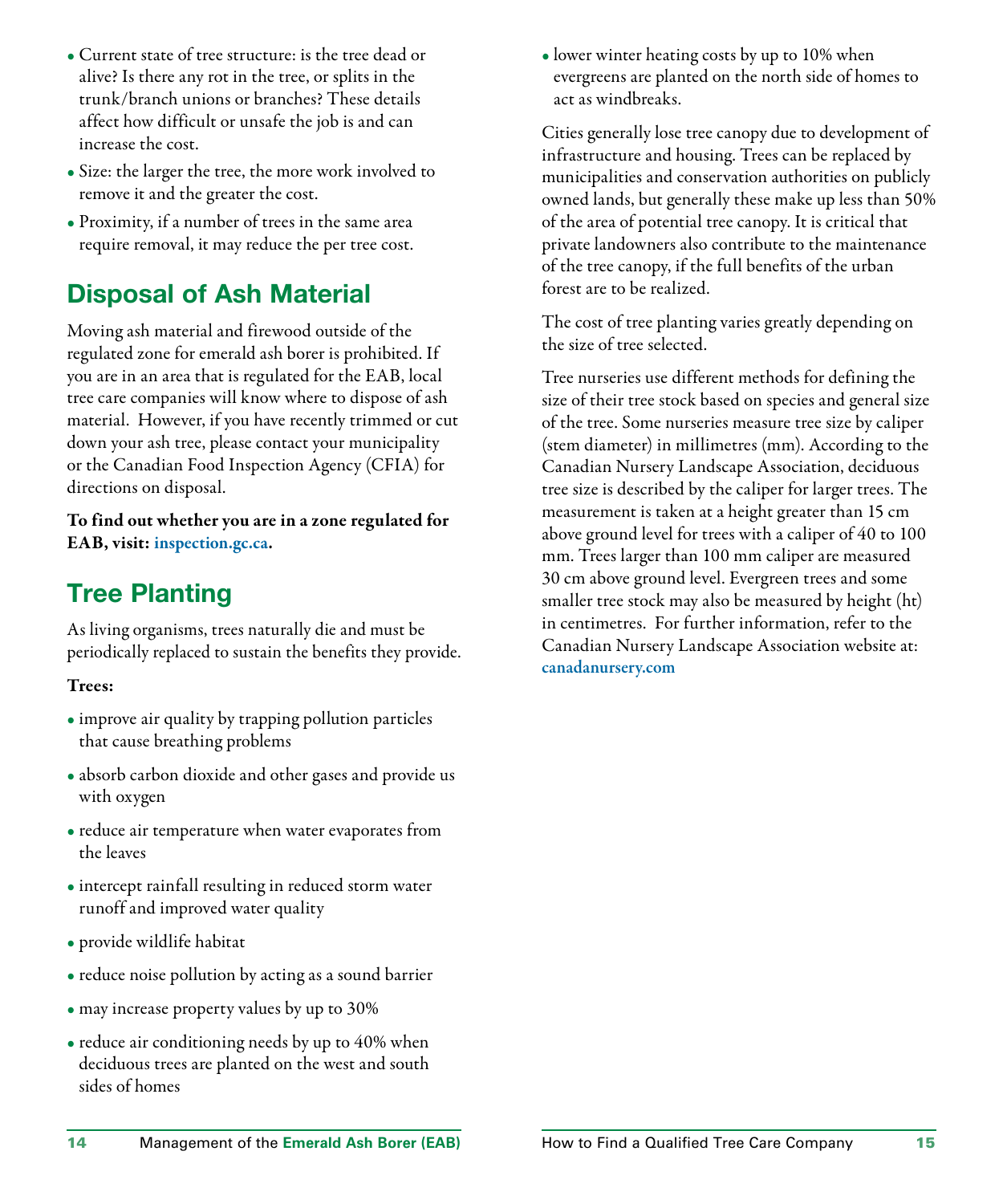#### **Typical tree sizes available in nurseries:**





**1** tree in a 6" diameter **2** pot, 1 m in height or greater

2 bare root tree, 30 mm caliper, 2-3 m in height



❸ ❹ tree in a 15 gallon pot, 30 mm caliper, 2-3 m in height



**4** tree in a wire basket 60 mm caliper, 3-5 m in height.

The installation of a larger tree (example number four above) requires specialized equipment and is therefore more expensive. Smaller trees are easier to install by landscapers or homeowners.



Crane lifting wire basket tree

Some arborists will plant trees, but there are a variety of other landscape companies that can also provide this service. See [landscapeontario.com](http://landscapeontario.com) or inquire at a local garden centre. A tree is a long-term investment and you should plan in advance what kind of tree is most suitable to your needs. Some considerations include:

- Location sufficient room to grow without interfering with buildings, utilities, access routes and where there is enough soil to support it.
- Species size, shape and form of tree suitable to your location now and in the future.
- Price some tree species are more expensive than others. Price can be affected by supply & demand, as well as costs to grow a tree to retail size (slower growing trees are in the nursery longer, therefore require more care).
- Native versus non-native species consider native species first, as this will generally help to support conservation of Ontario's biodiversity. If a nonnative species is preferred, consider whether it will cause harm to nearby native forests or ravine areas through seed dispersal. Some species such as Norway maple compete with native species in natural forest conditions and are an invasive species that must be managed.
- Size if you want an instant tree replacement you may want a larger tree. Is there access to allow for heavy equipment to lift the tree into place? A 60 mm caliper tree, planted in a wire basket, is commonly